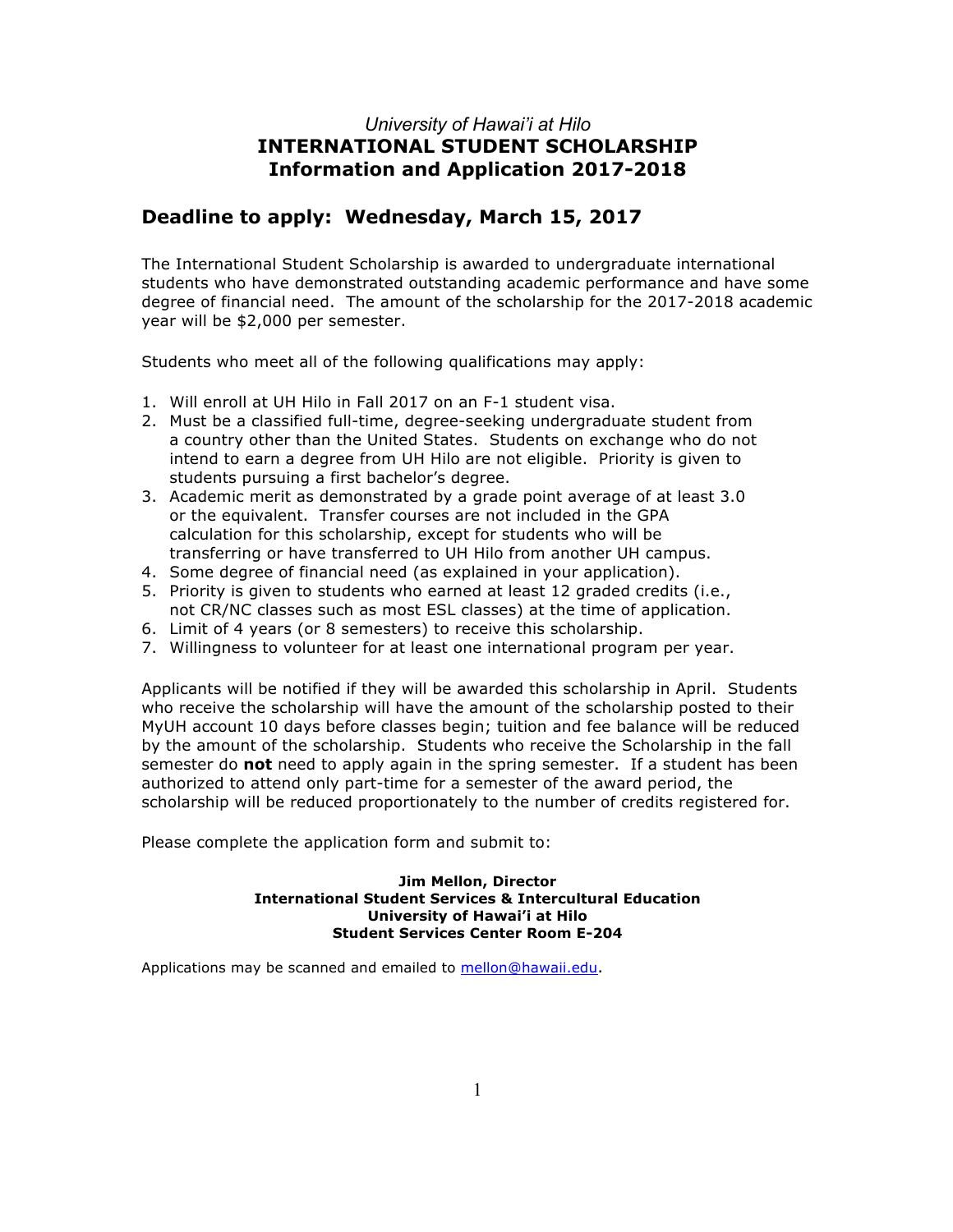# *University of Hawai'i at Hilo*

# **INTERNATIONAL STUDENT SCHOLARSHIP APPLICATION**

| Name: |                                                                                                           |                                                                   |                                                              |
|-------|-----------------------------------------------------------------------------------------------------------|-------------------------------------------------------------------|--------------------------------------------------------------|
|       | Last                                                                                                      | <b>First</b>                                                      | <b>Middle</b>                                                |
|       |                                                                                                           |                                                                   |                                                              |
|       | <b>Address:</b>                                                                                           | <u> 2002 - Johann Amerikaanse kommunister (</u>                   |                                                              |
|       | Phone: ______________________                                                                             |                                                                   |                                                              |
|       |                                                                                                           |                                                                   |                                                              |
|       |                                                                                                           |                                                                   | Academic Standing: Freshman __ Sophomore __ Junior __ Senior |
|       |                                                                                                           |                                                                   |                                                              |
|       |                                                                                                           |                                                                   |                                                              |
|       | Please respond to the following questions:                                                                |                                                                   |                                                              |
|       |                                                                                                           | 1) Have you received this scholarship in the past? ___ Yes ___ No |                                                              |
|       | If yes, check which year(s):<br>_____ 2016-2017      ____ 2015-2016<br>_____ 2014-2015     ____ 2013-2014 |                                                                   |                                                              |
|       |                                                                                                           | .                                                                 |                                                              |

**2) If you have received this scholarship previously, please describe what, if any, volunteer work/service you have participated in as part of this scholarship.**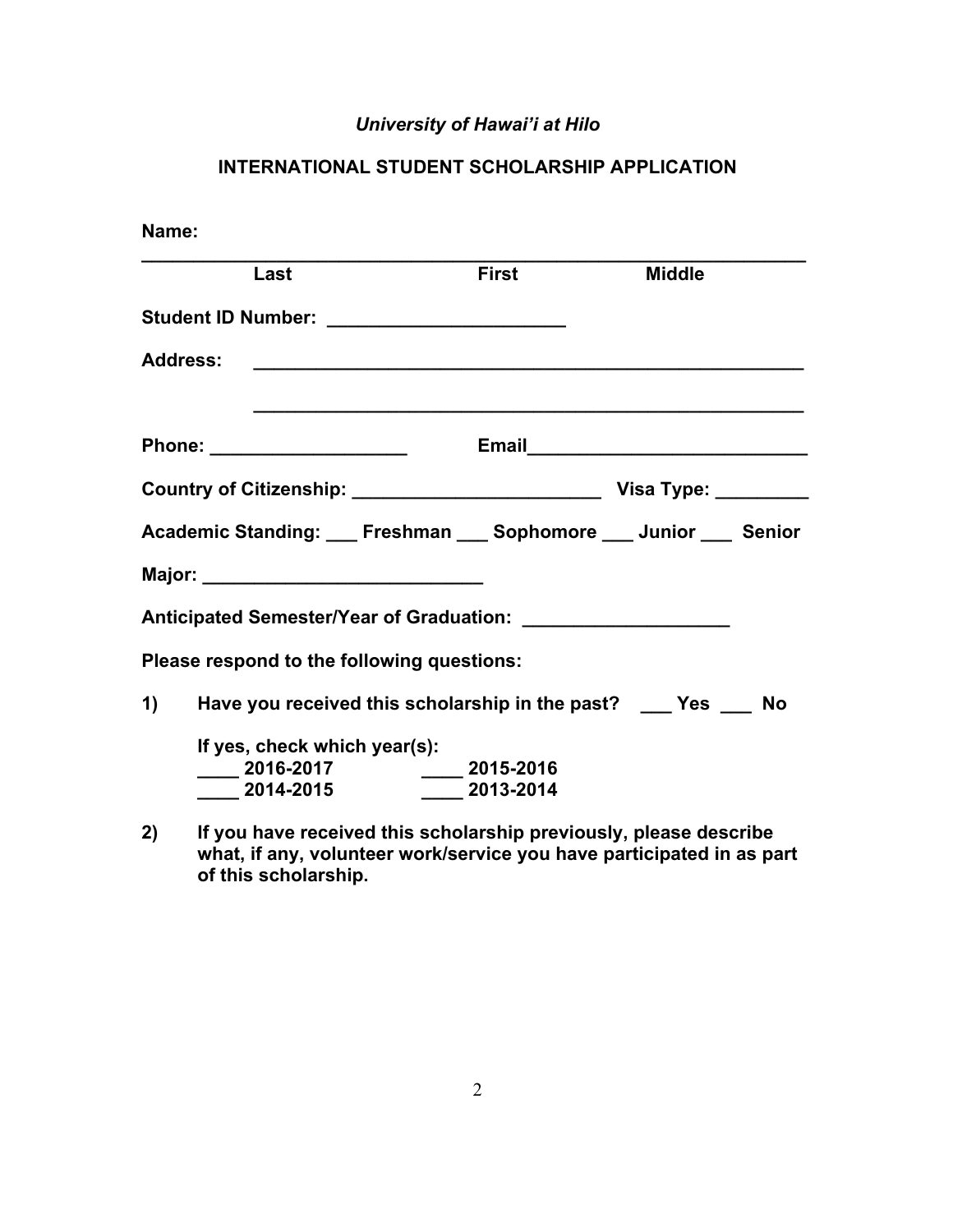**3) Why have you decided to study the major you have listed and what are your career goals?** 

**4) Describe your financial need in detail.** *(You may attach a separate sheet of paper.)*